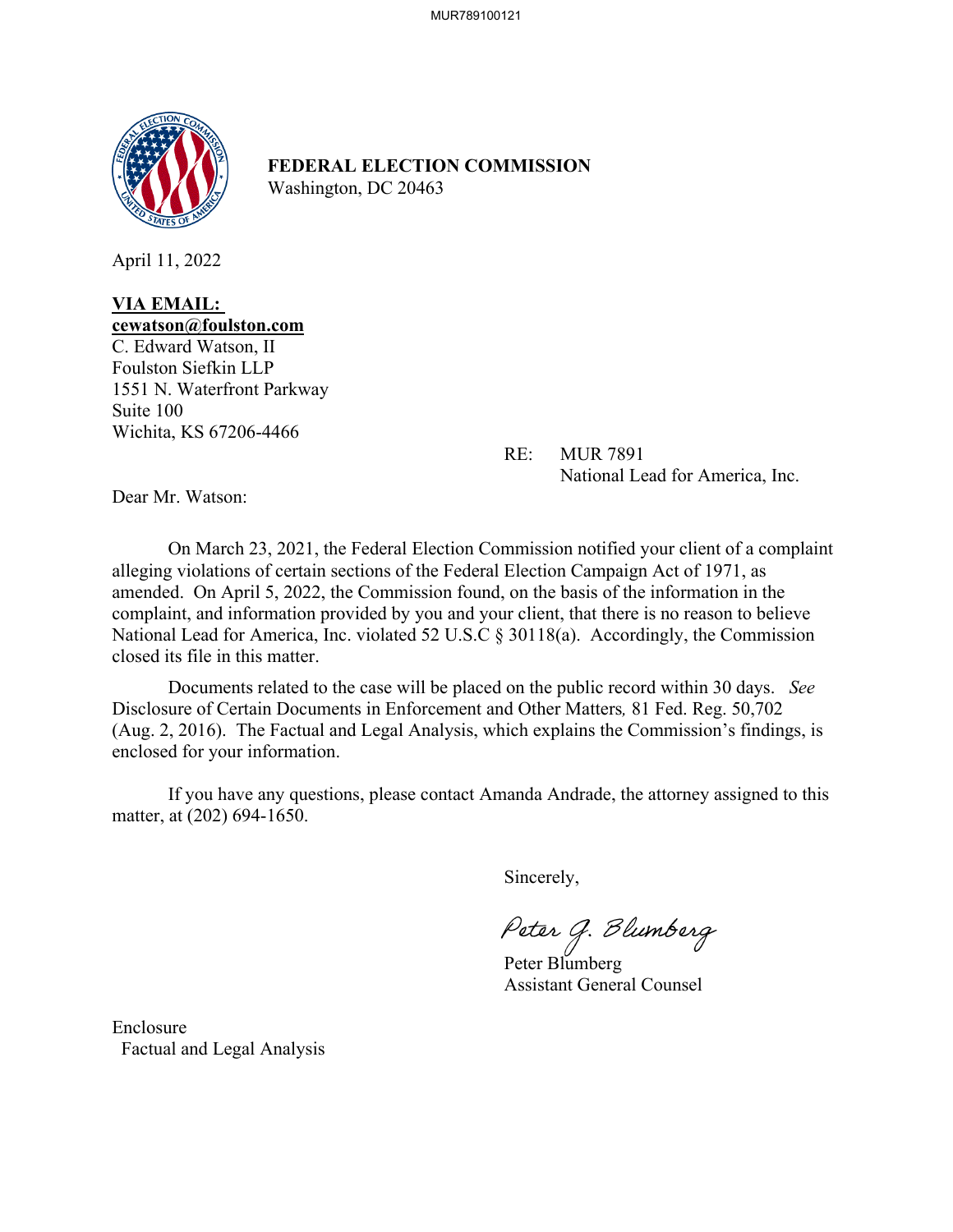# 1 **FEDERAL ELECTION COMMISSION** 2 3 **FACTUAL AND LEGAL ANALYSIS** 4  $\frac{5}{6}$ RESPONDENT: Friends of Dan Feehan and Meghan MUR: 7891 7 Maes in her official capacity as treasurer 8 Leadership for Educational Equity 9 National Lead for America, Inc. 10 11 **I. INTRODUCTION** 12 The Complaint in this matter alleges that Friends of Dan Feehan and Meghan Maes in her 13 official capacity as treasurer (the "Committee") and two non-profit corporations, National Lead 14 for America ("NLA") and Leadership for Educational Equity ("LEE"), violated the Federal 15 Election Campaign Act of 1971, as amended (the "Act") when the corporations apparently paid 16 three individuals to work on behalf of the Committee. The Responses broadly deny violating the 17 Act, with NLA claiming that it never paid anyone to work on behalf of the Committee and LEE 18 arguing that it only paid a small stipend that should be exempt from the definition of a 19 contribution. 20 The available information indicates that although one of the named individuals was a 21 fellow for NLA, NLA did not pay her for work on the Feehan campaign. Rather, she was 22 compensated by the Minnesota Democratic-Farmer-Labor Party ("MDFLP") for such work. The 23 Commission therefore finds no reason to believe that NLA violated 52 U.S.C. § 30118(a) by 24 making a prohibited corporate contribution to the Committee. The other two individuals appear 25 to have been paid modest stipends by LEE in connection with their work with the Committee. 26 Although there is insufficient information in the record to determine whether these stipends 27 violated the Act, considering the available information and the small amount at issue, further 28 investigation would not be a prudent use of Commission resources. The Commission therefore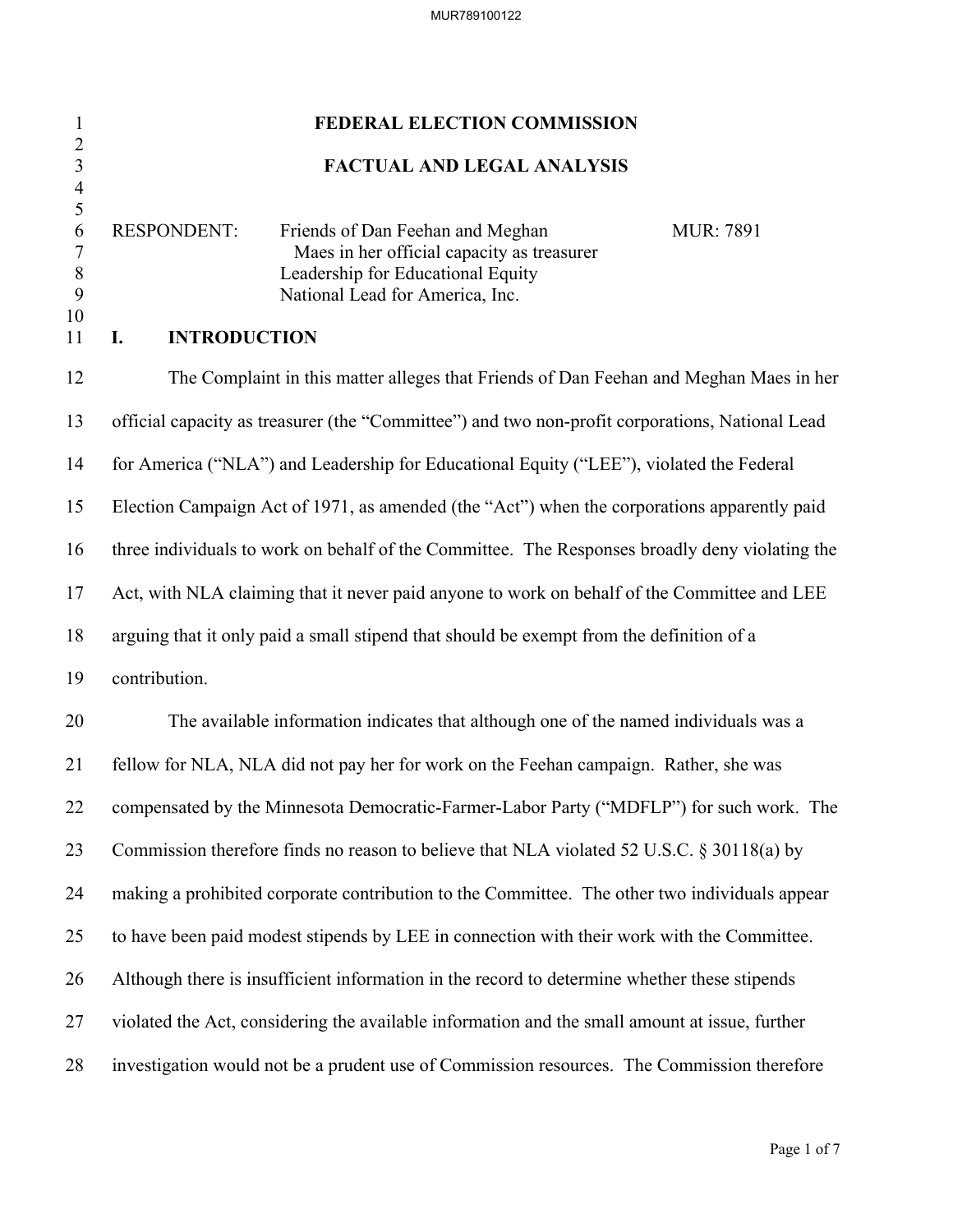1 dismisses the allegation that Leadership for Educational Equity violated 52 U.S.C. § 30118(a) by 2 making a prohibited corporate contribution.<sup>[1](#page-2-0)</sup> For the same reason, the Commission dismisses the 3 allegation that the Committee violated 52 U.S.C. § 30118(a) by accepting or receiving a 4 prohibited corporate contribution.<sup>[2](#page-2-1)</sup>

## 5 **II. FACTUAL BACKGROUND**

6 The Committee was the authorized campaign committee for former House candidate Dan 7 Feehan. Micah Joselow, Christina Beros, and Monali Bhakta worked on behalf of the 8 Committee during the 2020 election cycle.<sup>[3](#page-2-2)</sup> The Complaint attaches screenshots from the 9 LinkedIn profiles of each of these individuals, which appear to show connections with the 10 respondent corporations.<sup>[4](#page-2-3)</sup> According to these screenshots, Joselow listed his occupation as "LEE 11 Fellow at Dan Feehan for Congress" beginning June  $2020$ ,<sup>[5](#page-2-4)</sup> Beros listed her occupation as 12 "Leadership for Educational Equity Campaign Leadership Fellow" at "Dan Feehan for 13 Congress" beginning in July 2020,<sup>[6](#page-2-5)</sup> and Bhakta worked for the MDFLP on behalf of "Dan 14 Feehan for Congress" beginning in April 2020 while also listing herself as "LFMN Fellow at 15 Lead for America."<sup>[7](#page-2-6)</sup>

- 16 NLA is organized as a non-profit corporation under Section  $501(c)(3)$  of the Internal
- 

<span id="page-2-0"></span>17 Revenue Code.<sup>[8](#page-2-7)</sup> In response to the Complaint, NLA argues that although Bhakta was an NLA

<span id="page-2-3"></span>4 Compl. at 2-4 (Mar. 17, 2021).

6 *Id*. at 3.

<span id="page-2-7"></span>8

<span id="page-2-6"></span><span id="page-2-5"></span>7 *Id*. at 4. LFMN appears to be an abbreviation for Lead for Minnesota, an arm of National Lead for America. *See About*, LEAD FOR MINN.,<https://www.leadforminnesota.org/about> (last visited Nov. 8, 2021).

*See* IRS Form 990, NLA, 2019 Return of Organization Exempt from Income Tax at 1 (Apr. 1, 2020).

<sup>1</sup> *See Heckler v. Chaney*, 470 U.S. 821 (1985).

<span id="page-2-1"></span><sup>2</sup> *Id*.

<span id="page-2-2"></span><sup>3</sup> *See* Resp. of Committee at 1 (Apr. 27, 2021).

<span id="page-2-4"></span><sup>5</sup> *Id*. at 2.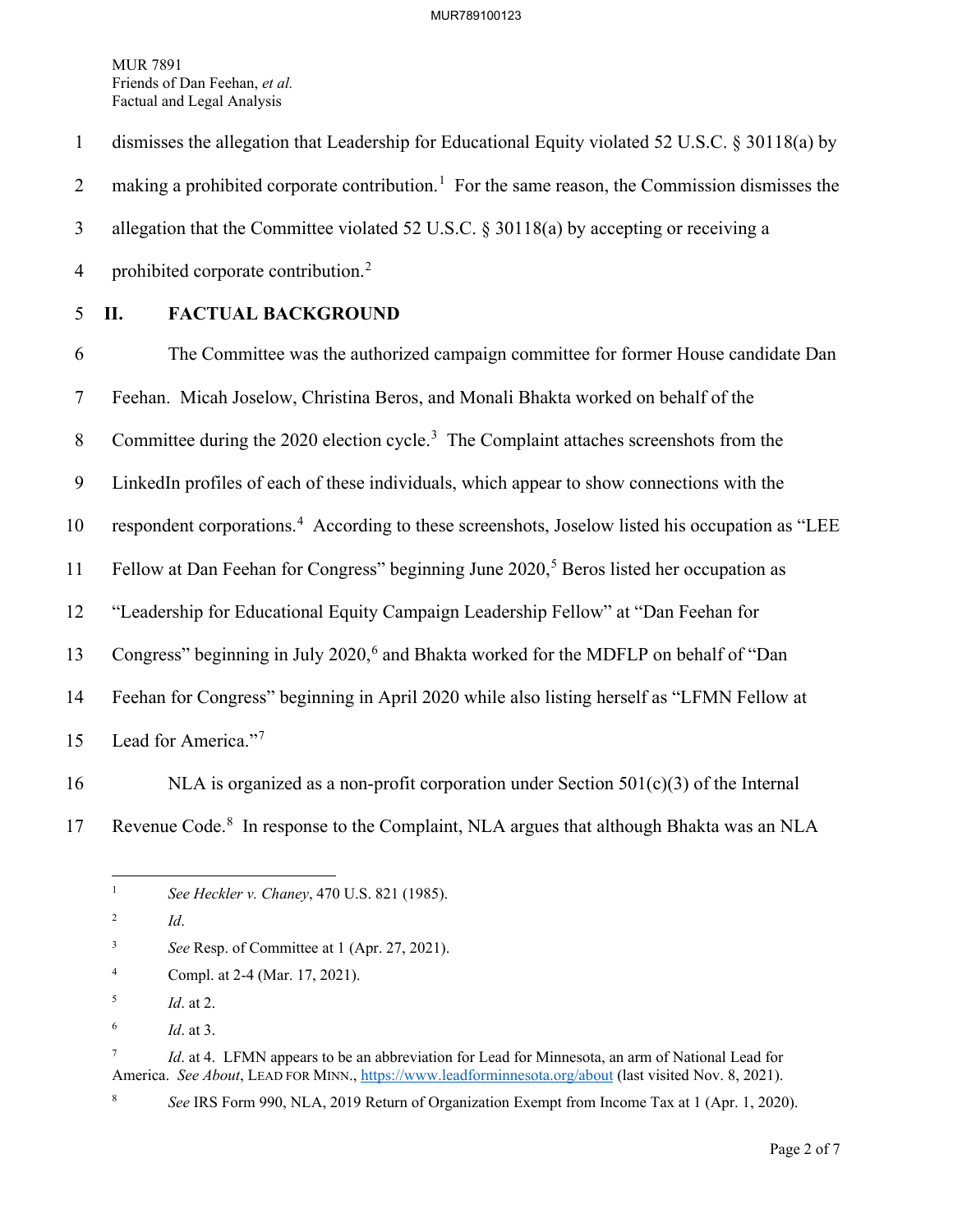| $\mathbf{1}$   | fellow, it did not compensate her for work with the Committee. <sup>9</sup> Instead, NLA asserts that    |
|----------------|----------------------------------------------------------------------------------------------------------|
| $\overline{2}$ | Bhakta was responsible for developing diversity, equity, and inclusion initiatives in parts of           |
| $\mathfrak{Z}$ | Minnesota on behalf of Lead for Minnesota. <sup>10</sup> NLA further states that while Bhakta was        |
| $\overline{4}$ | concurrently employed by the MDFLP, the "two positions were unrelated." <sup>11</sup> According to the   |
| 5              | response, MDFLP alone compensated Bhakta for Feehan campaign work, and NLA told her she                  |
| 6              | "could not record any of her time working on the Feehan Campaign as time she was obligated to            |
| $\tau$         | work to meet her fellowship requirements." <sup>12</sup> In support, NLA attaches an affidavit from      |
| 8              | Bhakta explaining her duties on behalf of Lead for Minnesota as well as the circumstances that           |
| 9              | led her to become separately employed by the MDFLP. <sup>13</sup> NLA also attaches an affidavit from    |
| 10             | its Deputy Director and Program Coordinator of Lead for Minnesota explaining Bhakta's work               |
| 11             | for the organization, the prohibition on Bhakta commingling her work for NLA with her work               |
| 12             | for the Committee, and an avowal that no such commingling had been observed. <sup>14</sup> The           |
| 13             | Response from the Committee echoes this explanation. <sup>15</sup> In addition, MDFLP reports filed with |
| 14             | the Commission for the 2020 election cycle show a total of \$11,249 in disbursements to Bhakta           |
| 15             | between July 31 and November 20, 2020. <sup>16</sup>                                                     |

<span id="page-3-0"></span><sup>9</sup> Resp. of NLA at 2 (Apr. 26, 2021).

<span id="page-3-6"></span><sup>15</sup> Resp. of Committee at 1 ("[Bhakta] was hired and paid by the Minnesota Democratic-Farmer-Labor Party. . . . [she] accepted a separate part-time position as a fellow with National Lead for America.").

<span id="page-3-1"></span><sup>10</sup> *Id*.

<span id="page-3-2"></span> $11$  *Id.* 

<sup>12</sup> *Id*.

<span id="page-3-4"></span><span id="page-3-3"></span><sup>&</sup>lt;sup>13</sup> *Id.* at Ex. A. The affidavit further states that "I did not mix my campaign work with my fellowship duties." *Id*.

<span id="page-3-5"></span><sup>14</sup> *Id*. at Ex. B.

<span id="page-3-7"></span><sup>16</sup> *See* MDFLP, Amended 2020 August Monthly Report at 223 (Oct. 8, 2020); MDFLP, 2020 Amended September Monthly Report at 337-38 (Oct. 8, 2020); MDFLP, Amended 2020 October Monthly Report at 822-23 (May 5, 2021); MDFLP, Amended 2020 12-Day Pre-General Report at 515 (May 5, 2021); MDFLP, Amended 2020 30-Day Post-General Report at 1507 (May 5, 2021). It appears these payments were coordinated party expenditures. *See* Resp. of Committee at 1. Although not reported as such, there is no information in the record to suggest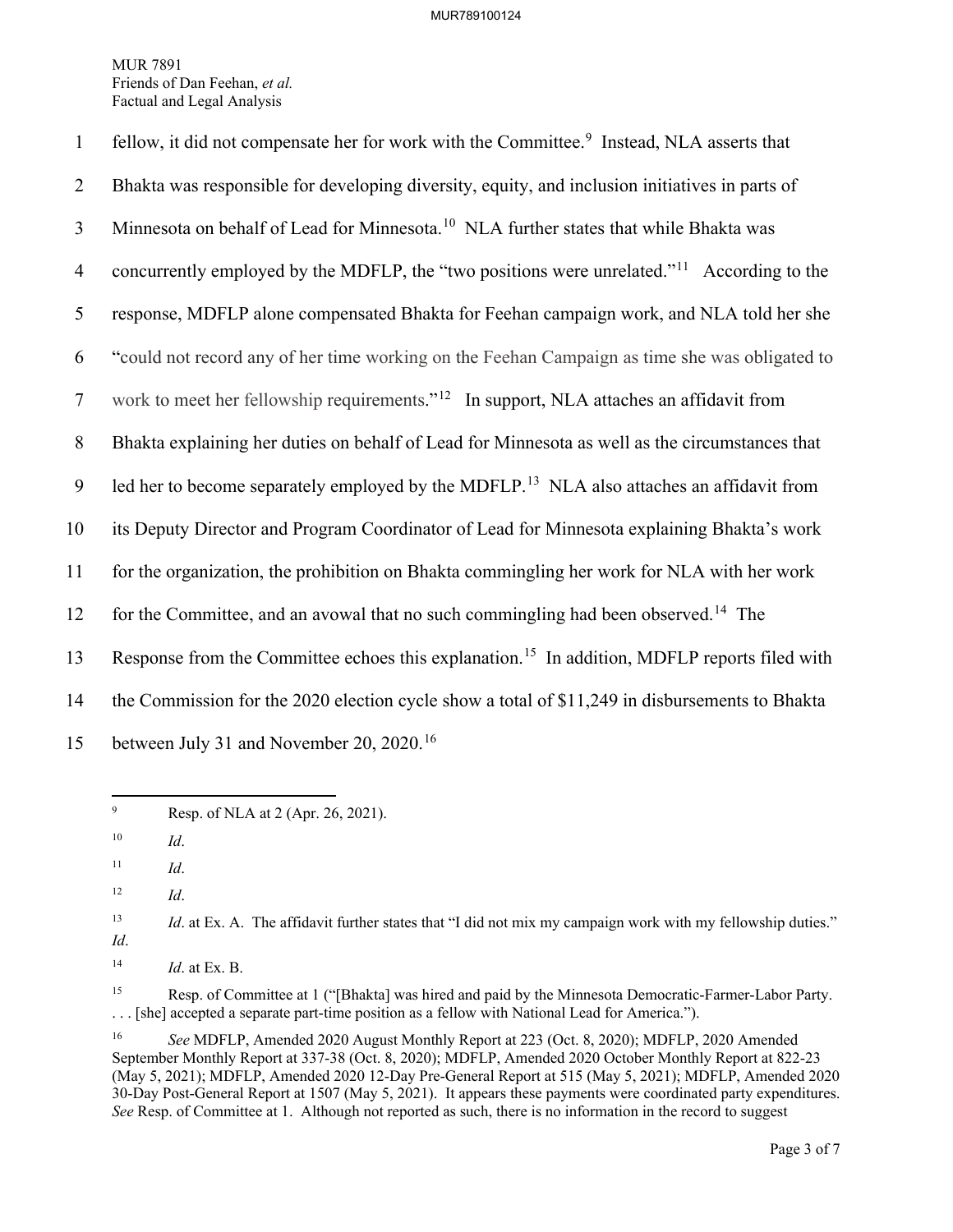| $\mathbf{1}$   | LEE is organized as a non-profit corporation under Section $501(c)(4)$ of the Internal                         |
|----------------|----------------------------------------------------------------------------------------------------------------|
| $\overline{2}$ | Revenue Code. <sup>17</sup> The Commission is in possession of information indicating that LEE retained        |
| 3              | Feehan as an independent contractor in 2017 and then as a temporary employee in 2019. It                       |
| $\overline{4}$ | appears Feehan's compensation from LEE for these two periods totaled \$170,000. In response to                 |
| 5              | the current allegations, LEE argues that it sponsored Joselow and Beros to work on Feehan's                    |
| 6              | campaign for educational rather than electoral purposes. <sup>18</sup> Specifically, LEE writes that its focus |
| $\tau$         | is "developing leadership skills and inspiring and supporting a network of civic leaders to end                |
| 8              | the injustice of educational inequity." <sup>19</sup> In furtherance of that mission, LEE says it created an   |
| 9              | internship program "to allow some of its members the opportunity to gain practical, direct, in-                |
| 10             | the-field experience and learn demonstrable campaign skills while volunteering on a political                  |
| 11             | campaign and completing training and curriculum developed by LEE." <sup>20</sup> According to LEE, this        |
| 12             | program did not come with a salary but included a stipend of \$2,250 "to help offset living                    |
| 13             | expenses and other incidental costs." <sup>21</sup> The Response from the Committee is consistent with that    |
| 14             | of LEE. <sup>22</sup> The Commission found no additional information about the program from publicly           |
| 15             | available sources, and thus it is unclear how many participants the program typically sponsors or              |
| 16             | how many campaigns these participants have worked on.                                                          |

<span id="page-4-3"></span>20 *Id*.

MDFLP exceeded its limit, which was \$51,900, because MDFLP reported no such expenditures during the 2020 election cycle.

<span id="page-4-0"></span><sup>17</sup> *See* Resp. of LEE at 3 (Apr. 22, 2021); IRS Form 990, LEE, 2018 Return of Organization Exempt from Income Tax at 1 (Nov. 11, 2019) (showing organization as corporation).

<span id="page-4-1"></span><sup>18</sup> Resp. of LEE at 3-4

<span id="page-4-2"></span><sup>19</sup> *Id*. at 3.

<span id="page-4-4"></span><sup>&</sup>lt;sup>21</sup> *Id.* at 4.

<span id="page-4-5"></span><sup>&</sup>lt;sup>22</sup> Resp. of Committee at 1 ("Mr. Joselow and Ms. Beros were not paid by LEE, although they received a small cost-of-living stipend from LEE.")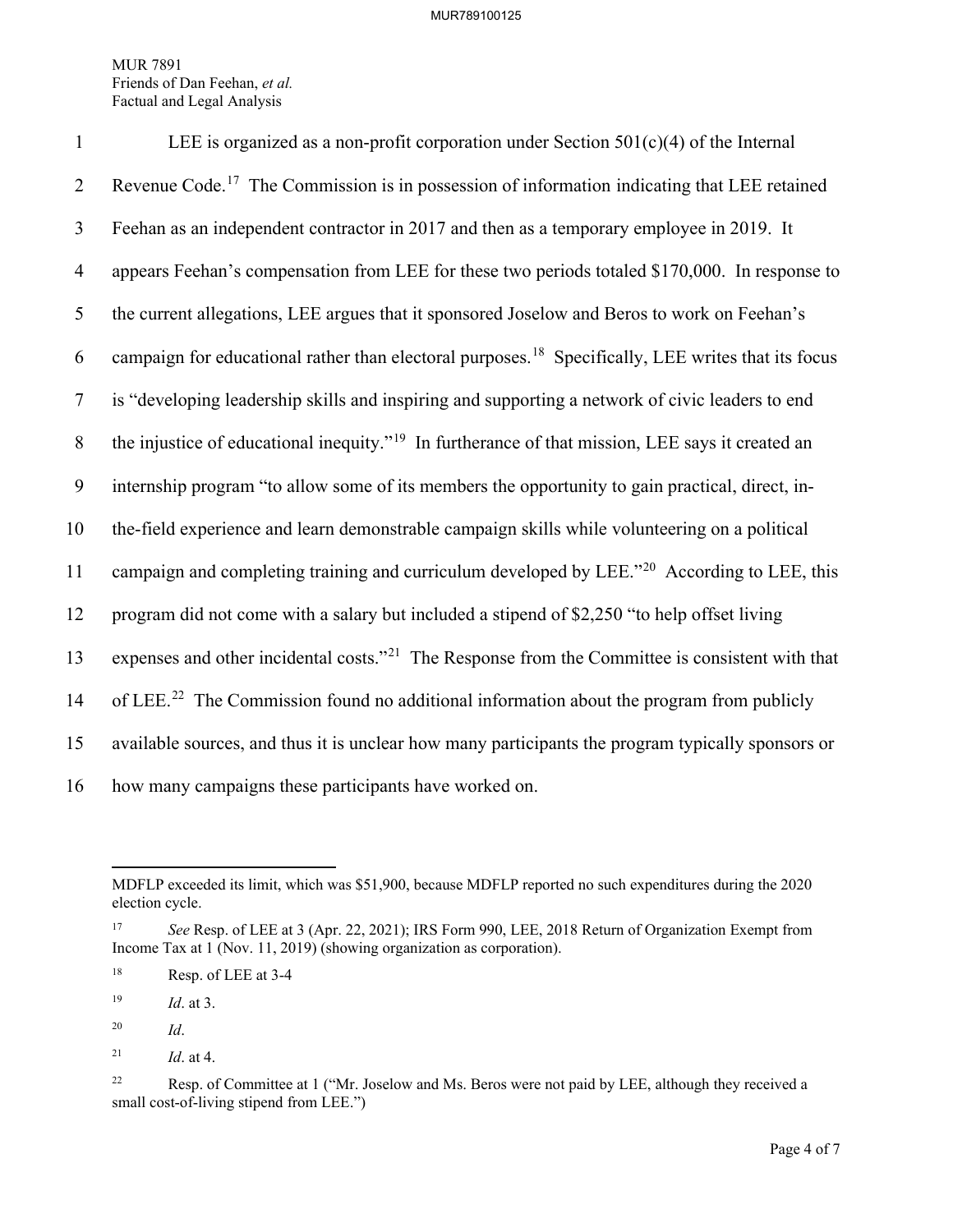#### 1 **III. LEGAL ANALYSIS**

#### 2 **A. Legal Standard**

3 Corporations are prohibited from making contributions to federal candidates or their 4 authorized committees, and candidates and authorized committees are prohibited from 5 knowingly receiving or accepting such contributions.<sup>[23](#page-5-0)</sup> Under Section 30101(8)(A)(ii) of the 6 Act, the term "contribution" includes "the payment by any person of compensation for the 7 personal services of another person which are rendered to a political committee without charge 8 for any purpose." $^{24}$  $^{24}$  $^{24}$ 9 **B. The Commission Finds No Reason to Believe that NLA Made Contributions**  10 **to the Committee**

11 The Responses from both the Committee and NLA provide substantial evidence that 12 Bhakta was paid by the MDFLP rather than NLA for her work with the Committee. NLA 13 submitted two affidavits testifying to her different positions at Lead for Minnesota and the 14 Committee, which is further supported by contemporaneous reports that the Minnesota 15 Democratic-Farmer-Labor Party filed with the Commission. In light of this information, the 16 Commission finds no reason to believe that NLA made a prohibited contribution to the 17 Committee in violation of 52 U.S.C. § 30118(a).

### 18 **C. The Commission Dismisses the Allegation that LEE made Prohibited**  19 **Contributions to the Committee**

# 20 With regard to Joselow and Beros, LEE claims it "did not pay them" but admits that it

21 gave them a "a modest stipend [\$2,250 each for the duration of the fellowship] to cover living

<span id="page-5-0"></span><sup>&</sup>lt;sup>23</sup> 52 U.S.C. § 30118(a); 11 C.F.R. § 114.2(a), (b)(1).

<span id="page-5-1"></span><sup>24 52</sup> U.S.C. § 30101(8)(A)(ii); 11 C.F.R. § 100.54.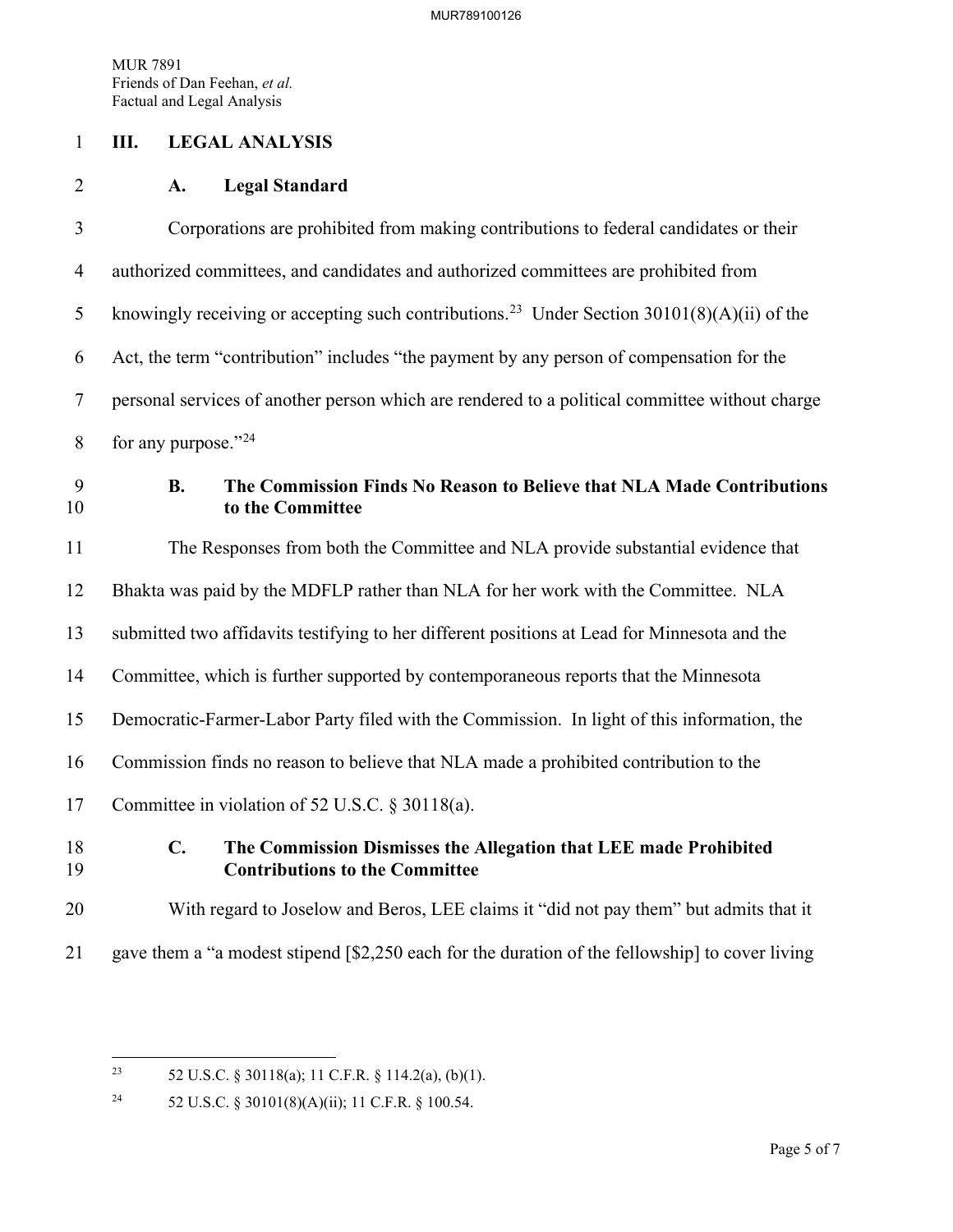| $\mathbf{1}$   | costs while they volunteered." <sup>25</sup> LEE contends that these stipends did not constitute prohibited  |
|----------------|--------------------------------------------------------------------------------------------------------------|
| 2              | in-kind contributions, <sup>26</sup> relying on Advisory Opinion 2015-14 (Hillary for America) ("AO 2015-    |
| $\mathfrak{Z}$ | 14"). There, the Commission concluded that a university's payment of a non-specific \$3,000                  |
| $\overline{4}$ | stipend to an undergraduate student volunteering for a candidate's campaign was not a prohibited             |
| 5              | corporate contribution. <sup>27</sup> Specifically, the Commission determined that the "stipends are         |
| 6              | provided to students for <i>bona fide</i> educational objectives, not for the provision of personal          |
| $\tau$         | services to federal campaigns." <sup>28</sup> Thus, even though the university student provided "substantive |
| 8              | work" to the Clinton Committee, including helping with vetting, the stipend was not offered or               |
| 9              | received as compensation for the provision of the personal services. <sup>29</sup> Instead, the Commission   |
| 10             | found that the sole purpose of the stipend was to assist students with an educational experience in          |
| 11             | a wide variety of settings. <sup>30</sup> In addition, the program awarding the stipend was non-partisan and |
| 12             | not for the purpose of advancing political goals. <sup>31</sup>                                              |
| 13             | The Commission has not had many occasions to consider how far the exemption laid out                         |
| 14             | in AO 2015-14 might reach. In MUR 7035 (Australian Labor Party), the Commission did not                      |

15 extend the exemption to a foreign political party that placed "delegates" in "partisan settings."<sup>[32](#page-6-7)</sup>

16 The Commission explained that there was information in the record that these delegates

<span id="page-6-0"></span> $25$  Resp. of LEE at 3.

<span id="page-6-1"></span><sup>26</sup> *Id.* at 5.

<span id="page-6-2"></span><sup>&</sup>lt;sup>27</sup> AO 2015-14 at 4. The \$3,000 stipend provided by DePauw University reimbursed the student in part for travel and subsistence expenses, which were estimated to total \$4,735. *Id*. The student also received academic credit toward a graduation requirement. *Id.* at 2.

<span id="page-6-3"></span><sup>28</sup> *Id*. at 4.

<span id="page-6-4"></span><sup>29</sup> *Id*. at 3-4.

<span id="page-6-5"></span><sup>30</sup> *Id*.

<span id="page-6-6"></span><sup>31</sup> *Id*. at 4.

<span id="page-6-7"></span><sup>32</sup> Factual & Legal Analysis at 5, MUR 7035 (Australian Labor Party).